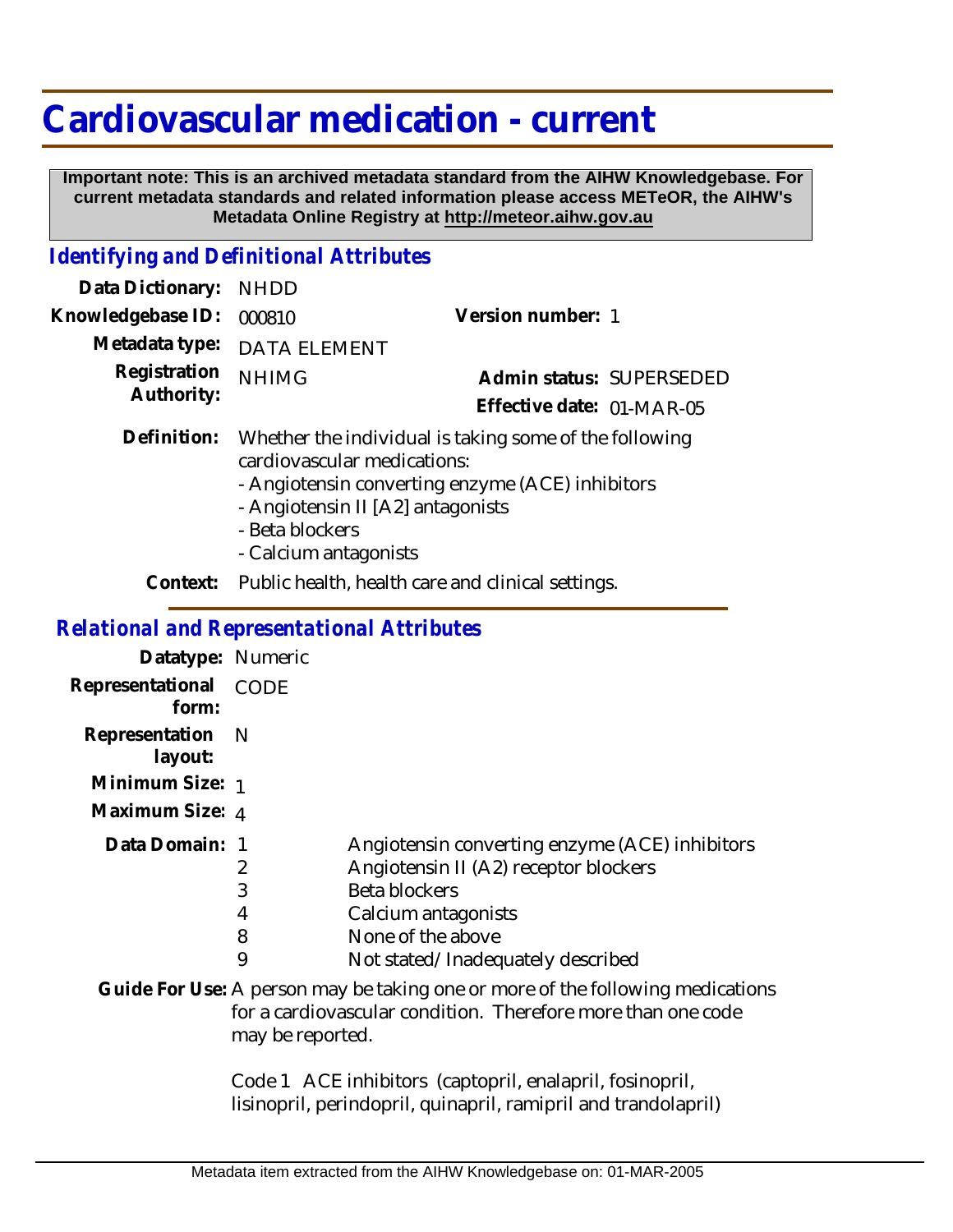Code 2 Angiotensin II receptor blockers (candesartan, eprosartan, irbesartan and telmisartan)

Code 3 Beta blockers (atenolol, carvedilol, labetalol, metoprolol, oxprenolol, pindolol, propranolol and sotalol)

Code 4 Calcium antagonists ( amlodipine, diltiazem, felodipine, lercanidipine, nifedipine and verapamil).

Example 1: If a person takes one of the ACE inhibitors and a Beta blocker, the code recorded would be 13.

Example 2: If a person takes one of the ACE inhibitors, an Angiotensin II receptor blocker and a Beta blocker, the code recorded would be 123.

Collection Methods: The person should be asked a series of questions about any current medication for a cardiovascular condition as follows: Are you currently taking any medication for a cardiovascular condition? \_\_\_Yes \_\_\_No

If the person answers "NO", then code 8 should be applied.

If the person answers "YES", then ask which one(s) (from the list of drugs in the Guide for use). Ace Inhibitors Yes No Angiotensin II receptor blockers \_\_\_Yes \_\_\_No Beta blockers \_\_\_Yes \_\_\_No Calcium antagonists \_\_\_Yes \_\_\_ No The appropriate code should be recorded for each type of medication currently in use.

Code 8 is used when none of the listed medications is being taken by the person

Code 9 should only be used in situations where it is not practicable to ask the questions.

Related metadata: relates to the data element Blood pressure - diastolic measured version 1 relates to the data element Blood pressure - systolic measured version 1 relates to the data element Date of birth version 4 relates to the data element Hypertension - treatment version 1